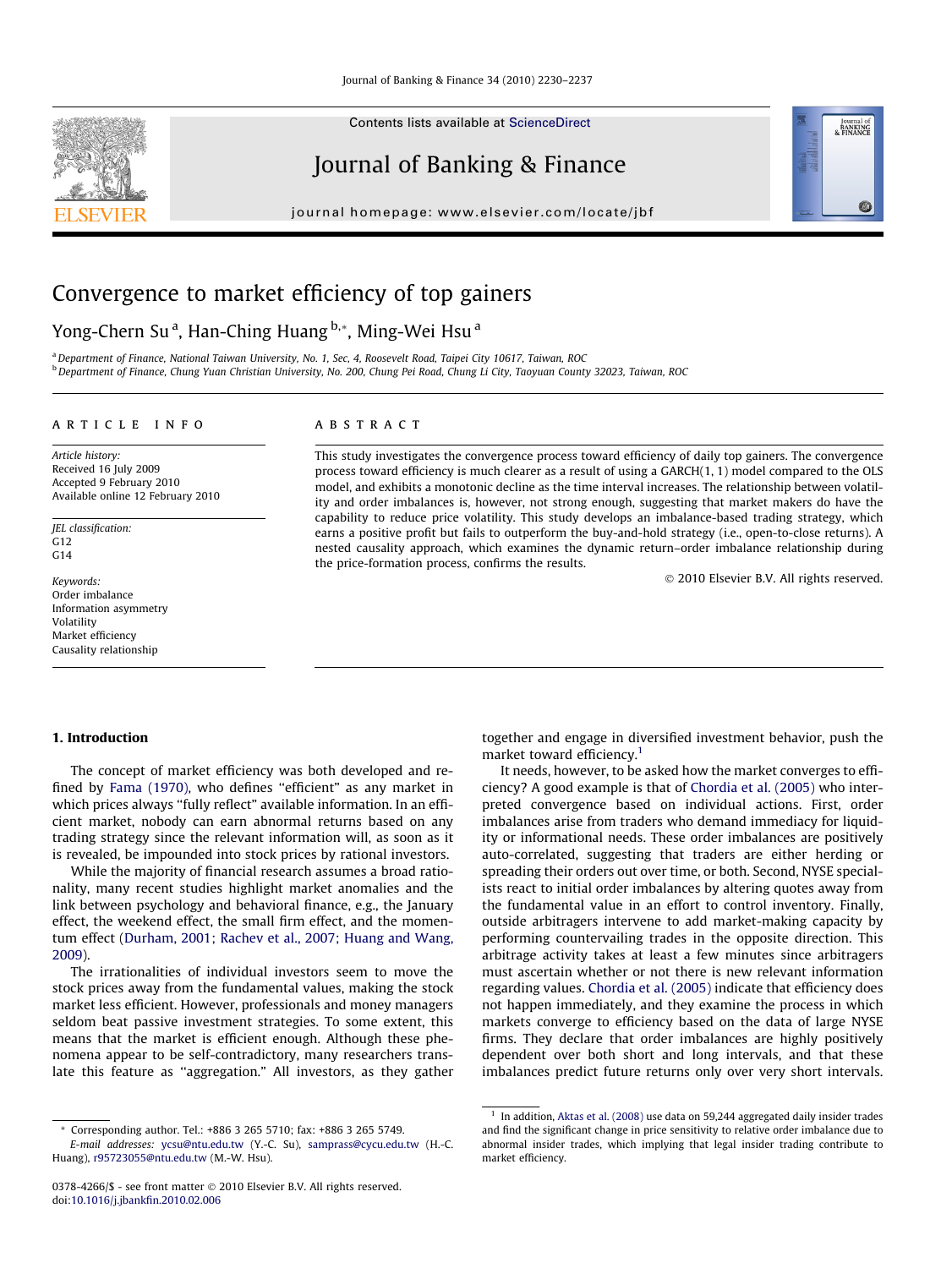They find that it takes more than 5 min but less than 60 min<sup>2</sup> for the market to achieve weak-form efficiency.<sup>3</sup>

In contrast to [Chordia et al. \(2005\),](#page--1-0) we narrow the range of our study to daily top gainers. Top gainers play an important role in market efficiency because of information diffusion.<sup>4</sup> Usually these stocks provide extremely valuable information to the general public. We use intra-day data to examine not only the impact of discretionary traders on returns but also the impact of discretionary traders on volatility and especially the according responses from uninformed market makers who have the responsibility to reduce volatility.

We are interested in the process by which the news is incorporated into stock prices. We use order imbalances as an indicator of the price movements. [Chordia and Subrahmanyam \(2004\)](#page--1-0) document the market order imbalance, defined as aggregated daily market purchase orders less sell orders for stocks, as being highly predictable from 1 day to the next while returns are independent. They find that price pressures caused by auto-correlated imbalances give rise to a positive relationship between lagged imbalances and returns. Under different time intervals, we examine the predictive and explanatory ability of imbalances on returns and explore the convergence process of top gainers. [Su and Huang](#page--1-0) [\(2008\)](#page--1-0) investigate the intra-day behavior of NASDAQ speculative top gainers in examining the relationship between returns and order imbalances in light of extraordinary events and conclude that order imbalances convey more information than trading volume. Besides, they observe a negative relationship between firm size and order imbalances, i.e., order imbalances serve as a better return predictor in the small trading volume quartile. In this paper, we investigate how long it takes for the stock price of the daily top gainers to reach market efficiency. Finally, we try to develop a trading strategy based on the return–order imbalance relationship. Several hypotheses have been established in order to examine whether the strategy earn a positive return and beat the original open-to-close return, and whether time intervals matter.

We have several marginal contributions besides [Chordia et al.](#page--1-0) [\(2005\)](#page--1-0). First of all, we argue that the direct relationship between order imbalances and returns should consider the linkage with volatility. Secondly, market maker behavior plays a very important role in mitigating volatility from discretionary trades through inventory adjustments. Finally, we investigate the nested causality between order imbalances and returns as we explore the intra-day dynamics that is essential in convergence process.

The remainder of this paper is organized as follows. Section 2 describes the data and methodology. Section [3](#page--1-0) presents the empirical results, and Section [4](#page--1-0) concludes.

#### 2. Data and methodology

We obtain our sample from the Center for Research in Security Prices (CRSP) database. Our sample covers the period from July 1, 2006 through December 31, 2006. A top gainer, defined as the stock with the highest daily open-to-close return, has been selected. For each top gainer, we obtain the intra-day trading data from the Trade and Automated Quotations (TAQ) database. The intra-day data include not only trade prices and volume, but also bid and ask quotes. To be included in our sample, a top gainer must meet the following criteria:

- 1. The firm shall be covered by both the CRSP and the TAQ.
- 2. The daily trading volume is above 200,000 shares for the trading to be sufficiently frequent and liquid.
- 3. If there are any stock splits, reverse splits, stock dividends, repurchases or a secondary offering, the firm will be deleted from our sample.
- 4. The quotes with an abnormally large bid–ask spread or a negative bid–ask spread will be dropped.

Every transaction is assigned using the [Lee and Ready \(1991\)](#page--1-0) trade assignment algorithm<sup>5</sup> to estimate whether it is buyer-initiated or seller-initiated. Any quote less than 5 s prior to the trade is ignored and the first one at least 5 s prior to the trade is retained. A trade is classified as buyer- (seller) initiated if it is closer to the ask (bid) price of the prevailing quote. If the trade is exactly at the midpoint of the quote, a ''tick test" is used whereby the trade is classified as buyer- (seller) initiated if the last price change prior to the trade is positive (negative).

Since we are particularly interested in the convergence process of top gainers, we cumulate order imbalances and returns under three different time intervals: 5, 10, and 15 min. After processing the data, 56 firms remain in our sample. The untabulated results indicate that the average open-to-close return of our sample is 49.022%, with a median of 41.852%. Besides, the average market capitalization of the sample is \$103.541 million, with a median of \$35.685 million. We also find that the capitalization of the top gainers is quite small.

Under three different time intervals (5, 10, and 15 min), we regress five lags of imbalances on daily open-to-close returns for each top gainer. We expect to find a significantly negative relationship between current returns and lagged order imbalances, which could let us develop an imbalance-based trading strategy to earn excess returns for top gainers. We also regress the contemporaneous and four-lag order imbalances on daily open-to-close returns to explore the conditional return–order imbalance relationship. Moreover, in order to make sure that the return–order imbalance relationship does not arise because of volatility, we check the relationship between volatility and order imbalances.

We use the GARCH(1, 1) model to examine the dynamic relationship between returns and order imbalances for the three different time intervals:

$$
R_t = \alpha + \beta * \mathbf{Ol}_t + \varepsilon_t,
$$
  
\n
$$
\varepsilon_t | \Omega_{t-1} \sim N(0, h_t),
$$
  
\n
$$
H_t = A + Bh_{t-1} + C\varepsilon_{t-1}^2,
$$
\n(1)

where  $R_t$  is the return in period t, and is defined as  $\ln(P_t/P_{t-1})$ , OI<sub>t</sub> is the order imbalance,  $\beta$  is the coefficient describing the impact of the order imbalance on stock returns,  $\varepsilon_t$  is the residual value of the stock return in period t and  $\Omega_{t-1}$  is the information set in period  $t - 1$ .

Furthermore, we monitor how long it takes for the market to achieve efficiency. Whether or not a large order imbalance has an impact on volatility among top gainers is under investigation. Since we are interested in the relationship between volatility and order imbalance, a GARCH(1, 1) model is used:

[Visaltanachoti and Yang \(2010\)](#page--1-0) find that, on average, it takes 30-60 min for a foreign stock listed on the NYSE to achieve market efficiency. For a comparable US stock, it takes only 10–15 min.

<sup>3</sup> [Chordia et al. \(2005\)](#page--1-0) report that there is little evidence of unconditional serial dependence on returns since no t-statistic exceeds 2.0 in absolute value and 13 of the 15 t-statistics are less than 1.0 in absolute value. This suggests that these stocks conform well to weak-form efficiency; that is to say, using only the past history of returns, there is little, if any, predictability of future returns even over intervals as short as 5 min.

Under the [Chordia and Subrahmanyam \(2004\)](#page--1-0) theoretical framework, the information diffusion is from informed traders, such as discretionary investors, to uninformed ones, instead of being from specific firms to other firms. Therefore, there will be still information diffusion occurring as the news is mainly relevant to the specific firm.

<sup>5</sup> For classifying ECN (Electronic Communications Network) trades, [Chakrabarty](#page--1-0) [et al. \(2007\)](#page--1-0) propose an alternative algorithm that performs better than the current trade classification rules, especially for trades inside the quotes.